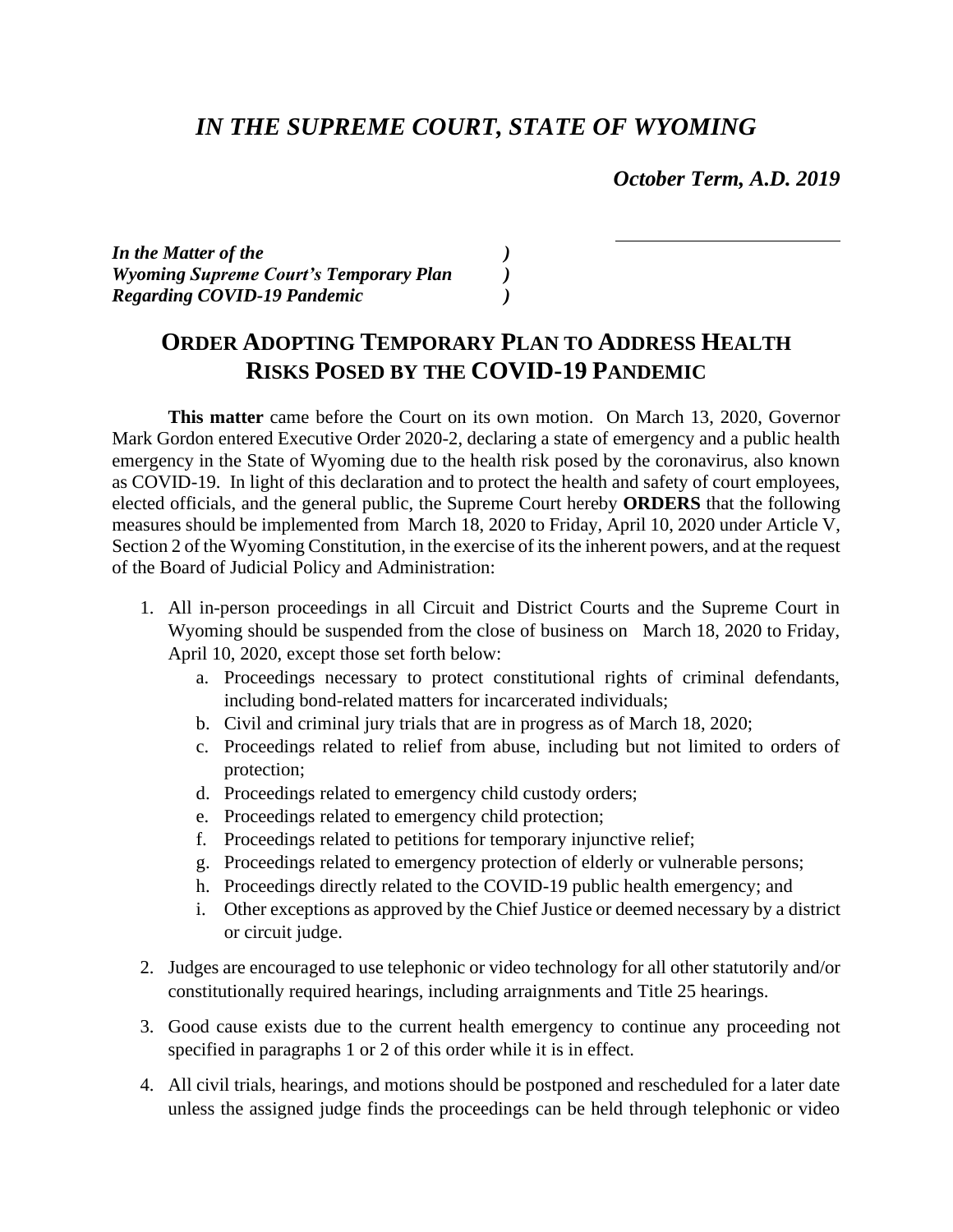means and an adequate record can be made by a court reporter or electronic recording. Any civil trial or hearing currently in progress may be continued or completed at the discretion of the presiding judge.

- 5. Reasonable attempts should be made to reschedule all criminal trials, subject to the requirement that defendants be provided speedy trials as required by law.
- 6. In those instances in which an in-person proceeding under paragraph 1 of this order is held, courtroom attendance should be limited to attorneys, parties, necessary witnesses, victims, and essential court personnel. Jurors may also attend if the jury trial is in progress at the time this order is entered, or if necessary to comply with speedy trial requirements.
- 7. Any in-person proceeding involving a participant who is ill or in a high-risk category as defined in paragraph 11 of this order should be rescheduled. In-custody defendants who are symptomatic of coronavirus should not be transported to court facilities.
- 8. When evaluating whether the due administration of justice requires any statutory or constitutional proceeding to occur within a certain time frame, courts should consider whether conducting the proceedings will require the parties, their attorneys, essential court personnel, or members of the public to act in a manner inconsistent with current recommendations from local, State, and Federal public health officials.
- 9. Unless public safety compels otherwise, judges should issue summonses instead of bench warrants.
- 10. Clerks of court are urged to consider using drop boxes for conventionally filed documents if possible.
- 11. Signage should be posted at all public entry points advising individuals not to enter courtrooms or clerks' offices if they have:
	- a. Visited China, Iran, South Korea, any European countries, or any other high-risk countries identified by the CDC in the previous 14 days;
	- b. Resided with or been in close contact with someone who has been in any of those countries within the previous 14 days;
	- c. Traveled domestically within the United States where COVID-19 has sustained widespread community transmission;
	- d. Been asked to self-quarantine by any doctor, hospital, or health agency;
	- e. Been diagnosed with or have had contact with anyone who has been diagnosed with COVID-19; or
	- f. A fever, cough or shortness of breath.
- 12. Individuals attempting to enter restricted areas in violation of this order should be denied entrance by courthouse security officers or other authorized individuals.
- 13. Court employees should discourage all persons from congregating outside courtroom doors, and should encourage social distancing inside the courtroom or in other court areas.